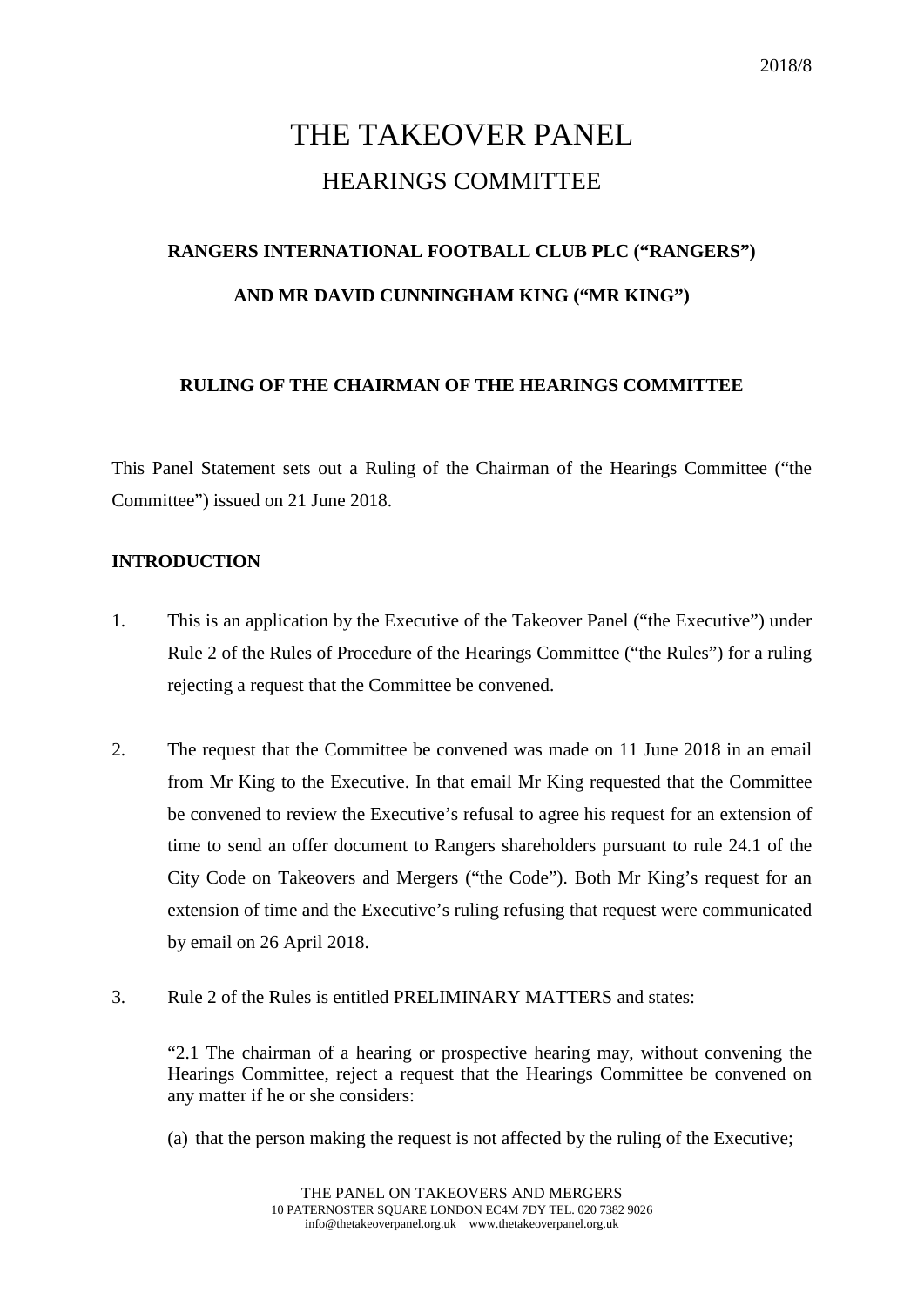- (b) that the person making the request does not have a sufficient interest in the matter;
- (c) that the request was not validly notified; or
- (d) that the matter has no reasonable prospect of success.

2.2 In such cases, the chairman of the hearing may determine the application or request without an oral hearing."

- 4. The Executive relies on sub-paragraphs (c) and (d) of Rule 2.1.
- 5. Rule 1.2 sets out the time limits for making a request that the Committee be convened to review a ruling of the Executive. That rule provides for the Executive and the Committee to be notified of the request:

"….as soon as possible and in any event:

- (a) within such reasonable time as has been stipulated by the Executive. Such time may, depending on the circumstances, range from a few hours to the one month period referred to in paragraph (b); or
- (b) in the absence of such stipulation, within such time period as is reasonable in all the circumstances of the case, which period shall not be longer than one month from the event giving rise to the request for review, unless such period has been extended by the Executive."
- 6. Accordingly, when the Executive does not stipulate a time limit for requesting a review of a ruling, one month from the date of the event to which objection is taken is the maximum allowed for notifying a request to convene the Committee unless the Executive extends that limit. Pursuant to Rule 1.3, notification of a request is deemed to have been made upon receipt of an email to the Takeover Panel Support Group.
- 7. As explained more fully below, it is apparent from the email correspondence passing between the Executive and Mr King that the event giving rise to the request for a review was the Executive's rejection on 26 April 2018 of Mr King's earlier request of the same day for an extension of the time allowed under rule 24.1 of the Code for sending an offer document to shareholders of Rangers in performance of his obligations under rule 9 of the Code. It is also apparent from the correspondence that it was not until 11 June 2018 (more than six weeks later) that Mr King made a request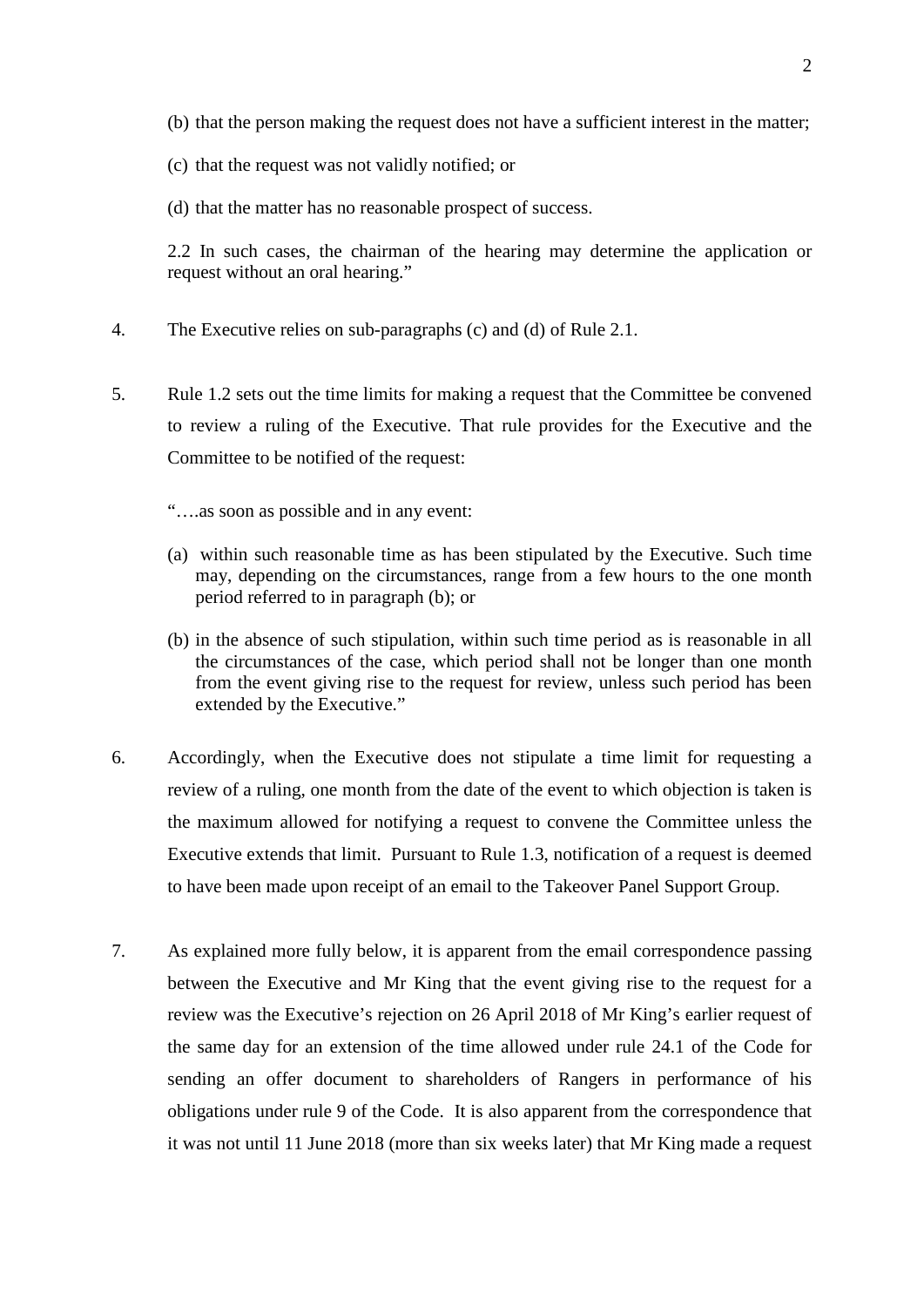that the Committee be convened to review the Executive's decision to refuse an extension of time.

#### **DOCUMENTS FILED IN CONNECTION WITH THE APPLICATION**

8. The Executive's application is supported by submissions in writing dated 13 June 2018. The grounds on which Mr King resists the application were in turn set out in submissions made by email on 18 June 2018. In addition, at my request, I have been provided with copies of the interlocutors and interdict made by the Court of Session along with copies of the correspondence passing between Mr King and the Executive during the period commencing shortly before Mr King's statement of intention to make an offer on 29 March 2018 and ending with his request of 26 April 2018 for an extension of time for publishing an offer document. I have also read correspondence between the Executive and the London branch of Investec the significance of which is explained below. On 20 June 2018, Mr King provided brief additional comments on documents produced by the Executive which he had not previously seen.

#### **BACKGROUND**

- 9. The earlier history of this matter need not be recounted in detail as it is fully set out in previous rulings of the Takeover Appeal Board ("TAB") and the Committee and in judgments of the Outer House and the Inner House of the Court of Session.
- 10. On 7 June 2016, after a lengthy investigation, the Executive ruled that Mr King had been acting in concert with Messrs Letham, Taylor and Park in procuring the purchase by New Oasis Asset Management ("NOAL") of 14.57% of the shares of Rangers. That purchase was effected on 2 January 2015. The result, as found by the Executive, was that Mr King and the persons with whom he was held to be acting in concert controlled the voting rights attaching to more than 30% of the issued share capital of Rangers. The Executive concluded that Mr King thereby incurred an obligation under rule 9 of the Code to procure the making of an offer for all Rangers shares not held by NOAL or by those with whom he had acted in concert. The Executive also ruled that the offer price should be 20 pence per share.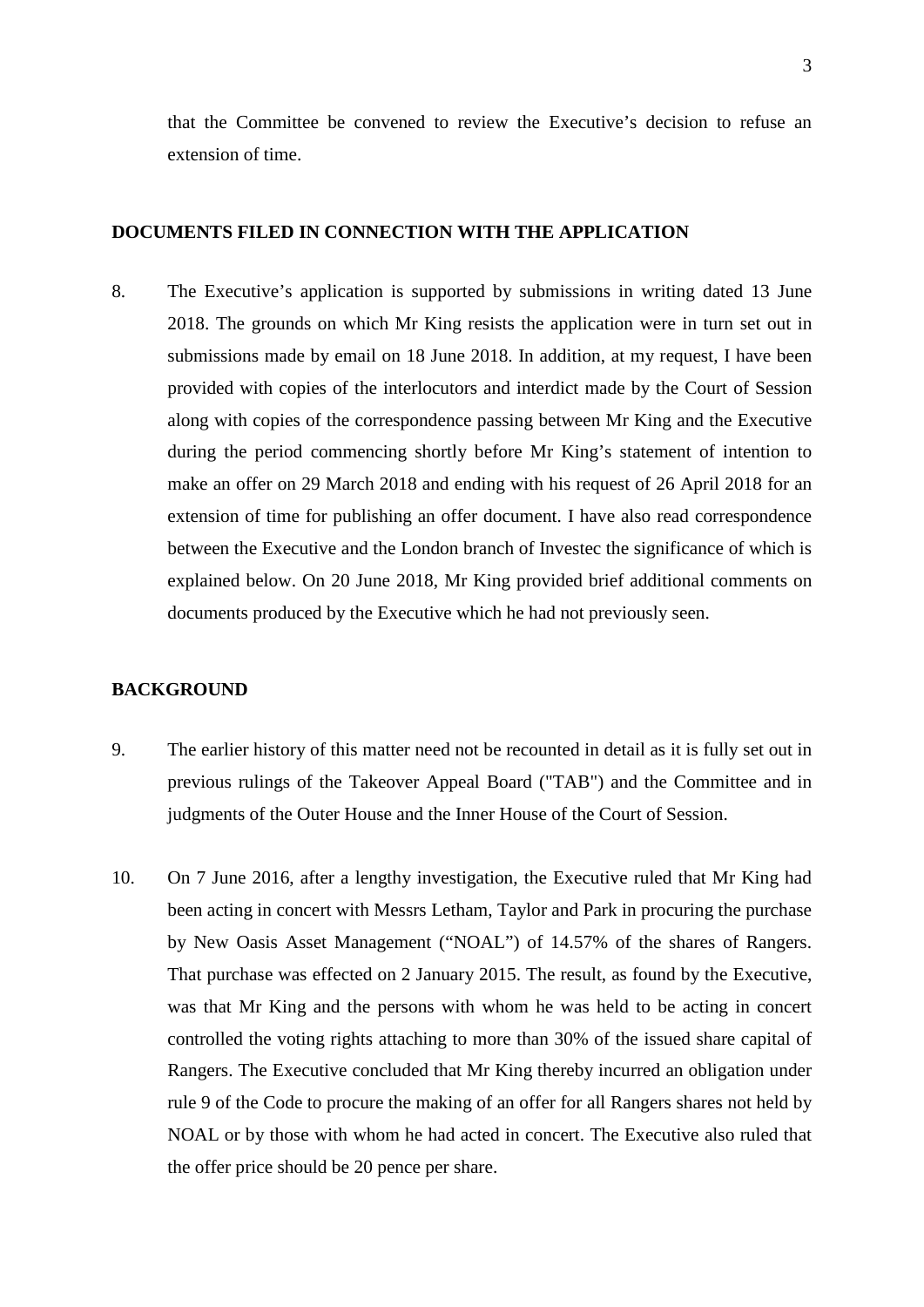- 11. On 5 December 2016, the Committee upheld the Executive's ruling and directed Mr King to announce an intention to make an offer by 4 January 2017. Other than as regards the announcement date, the offer was to comply with the Executive's ruling of 7 June 2016. Mr King appealed the Committee's ruling to the TAB which, by its ruling of 13 March 2017, upheld the ruling of the Committee apart from varying the date for announcing the offer to 12 April 2017 (i.e. within 30 days of the TAB's decision).
- 12. Mr King failed to procure the making of an offer in accordance with the TAB's ruling. Accordingly, the Executive applied to the Outer House of the Court of Session under section 955 of the Companies Act 2006 for an order (or interlocutor) enforcing the requirement to make an offer. By its interlocutor of 22 December 2017, the Outer House ordained Mr King to announce in accordance with the Code within thirty days and thereafter make in accordance with the Code, a mandatory offer at a price of 20 pence per share for the entire issued share capital of Rangers not already controlled by him, Mr Letham, Mr Taylor and Mr Park.
- 13. Mr King then appealed to the Inner House which, by its interlocutor of 28 February 2018, upheld the ruling of the Outer House and affirmed the interlocutor of the Outer House subject to an amendment intended to clarify that the offer should also exclude shares of Rangers owned by NOAL.
- 14. By rule 24.1(a) of the Code, except with the consent of the Panel, an offeror must, within 28 days of the announcement of a firm intention to make an offer under rule 2.7, send an offer document to shareholders of the offeree. Under rule 2.7(d), where the offer is for cash or includes an element of cash, the announcement must include confirmation by the offeror's financial adviser or other appropriate third party that resources are available to the offeror sufficient to satisfy full acceptance of the offer. Rule 24.8 of the Code imposes an equivalent cash confirmation requirement in relation to the offer document itself. The purpose of these requirements would seem to be clear, namely to ensure that if a cash offer is accepted the funds are readily available to enable it to be performed.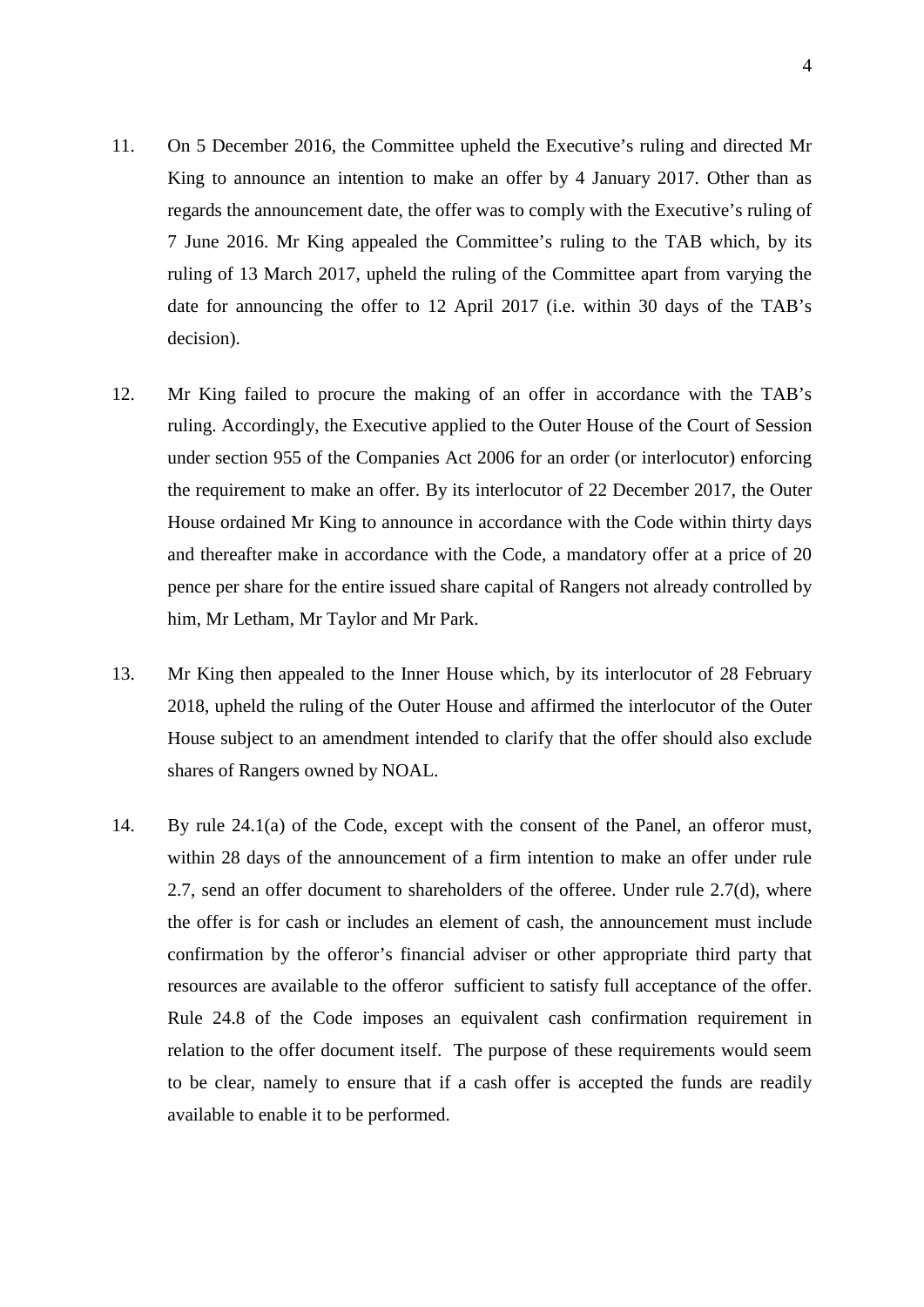- 15. On 29 March 2018, an announcement was published stating the intention of Laird Investments (Proprietary) Limited ("Laird") to make an offer at 20 pence per share in cash for all the ordinary issued share capital of Rangers not already controlled by Mr King or NOAL or by Messrs Letham, Taylor and Park. The announcement described Laird as a private company, ultimately owned by a trust of which Mr King and his family are beneficiaries. Mr King is resident in South Africa and the announcement also described Laird as a South African-based business.
- 16. Notwithstanding the consideration was to take the form of cash, the announcement did not contain the third party confirmation required by rule 2.7(d) that resources were available to satisfy full acceptance. This prompted the Executive to correspond with Mr King with the object of eliciting how he proposed to send an offer document complying with rule 24 and containing, in particular, the third party confirmation stipulated by rule 24.8. Because both Mr King and Laird were based in South Africa, the Executive's position was that this should involve confirmation from a bank or other appropriate third party that the cash required to satisfy acceptance of the offer was available in the UK. Although the Executive had no objection to the use of Laird as the vehicle for making the offer, its position was that the cash confirmation required by rule 24.8 would necessarily involve a bank or other appropriate third party confirming the availability of cash in the UK to enable the offer to be executed.
- 17. Having on 29 March 2018 announced an intention to make an offer, the 28 days' time limit stipulated by rule 24.1 for publishing an offer document would expire on 26 April 2018 unless the Executive were in the meantime to reach some agreement to the contrary. In the event, having become concerned that Mr King might publish an offer document without the requisite cash confirmation, on 24 April 2018 the Executive applied for and obtained an interim interdict from the Outer House preventing Mr King from publishing in his own name or that of Laird an offer document that did not contain a rule 24.8 cash confirmation from a third party considered by the Executive to be appropriate for the purpose. The interim interdict did not suspend or modify the interlocutor of the Inner House of 28 February 2018 under which Mr King was obliged to announce an intention to make an offer by 30 March 2018 and thereafter to send an offer document to shareholders in accordance with the Code; it merely prevented the publishing of an offer document that did not comply with rule 24.8. As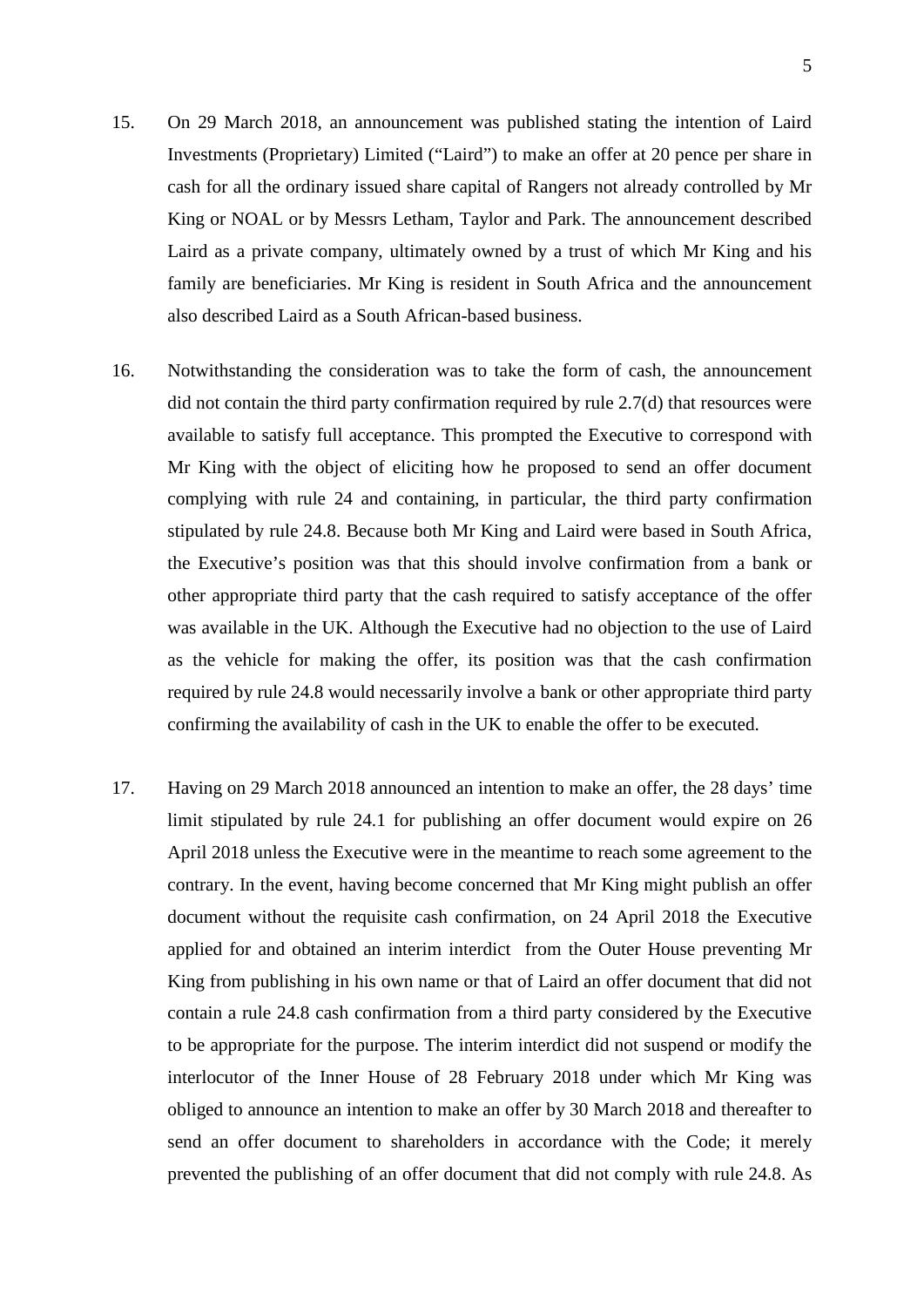to a third party acceptable to the Executive for the purpose of providing a cash confirmation, it appears from the correspondence as explained in more detail below, that on 11 April 2018 the Executive had suggested to Mr King that he instruct Investec to open a UK sterling account on Laird's behalf with a view to Investec providing the necessary cash confirmation.

### **REFUSAL OF REQUEST FOR AN EXTENSION OF TIME – COMMENCEMENT OF CONTEMPT PROCEEDINGS**

- 18. It was not until the last day stipulated by rule 24.1 of the Code for sending an offer document to Rangers shareholders that Mr King applied to the Executive for an extension of time. Mr King's reason for seeking an extension was Laird's inability to transfer money out of South Africa for possible completion of the share purchase transactions without approval under South African exchange control regulations.
- 19. In South Africa foreign exchange transactions are subject to exchange control regulations which limit the amount of money residents may transfer out of the country without approval. Under these regulations, approval would be required for Laird to transfer to an account in a UK bank the funds required for completion of the offer and to convert those funds into sterling.
- 20. In his email seeking an extension of time, Mr King stated that the contingent nature of the share purchase (the fact that the offer may or may not be accepted) meant that Laird would have to repatriate all or some of the funds if the offer were not to be accepted. It was, he said, this aspect of the transaction that took it outside existing approvals and guidelines and meant that specific approval would be necessary. Mr King referred to the Executive's prior approval of Investec as an appropriate third party and stated that, upon the Executive's agreement to an extension, he would immediately instruct Investec to apply for approval and deal with the necessary "know your client" paperwork prior to confirming to the Executive that this had been done. Mr King said that Investec had estimated that obtaining the requisite approval could take up to six weeks. Mr King ended his request by observing that it would not be in the interests of Rangers shareholders if he could not make the offer and if, by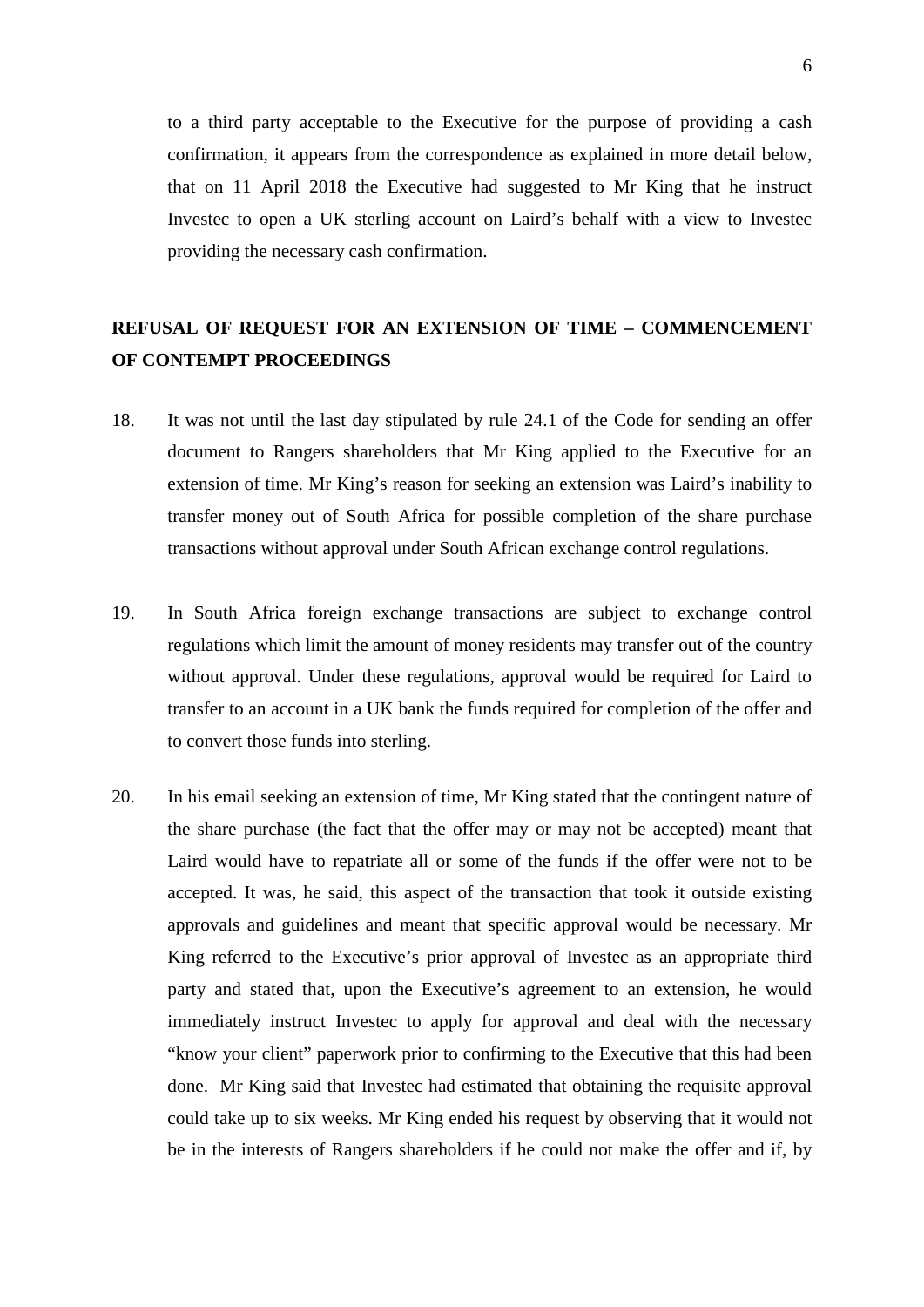reason of the exchange control constraints, he were to remain unable to comply with the court's interlocutor.

- 21. By its email in reply sent later on the same day, the Executive refused the request for an extension of time under rule 24.1 of the Code. It stated that Mr King had been aware since 28 February 2018 of his obligation under an interlocutor of the court to make an offer in accordance with the Code and that he had had enough time since then to obtain all the consents necessary for cash confirmation to be given. As regards Mr King's offer to instruct Investec if his request for an extension were granted, the Executive pointed out that in a telephone conversation of 11 April 2018 he had undertaken to start the process of engaging Investec on that same day, but no evidence had been forthcoming that Investec had been instructed to seek the necessary exchange control approvals and give the requisite cash confirmation.
- 22. The Executive went on to refer to an email of the previous day in which it had stated its intention to initiate contempt proceedings were Mr King to fail to procure the publication of an offer in accordance with the Code within the time stipulated. It stated that in the circumstances it would initiate contempt proceedings in the Court of Session on 27 April 2018 if by midnight on 26 April 2018 Mr King had failed to publish a Code compliant offer.
- 23. In its email of 26 April 2018, however, the Executive went on to state that, notwithstanding the above, if Mr King could satisfy it that he had irrevocably instructed Investec or other appropriate third party to seek all necessary consents and authorisations for transferring the monies into a UK bank account and to provide the requisite cash confirmation, then, provided Investec or other appropriate third party confirmed such instructions directly to the Executive, it would not seek a date for the substantive contempt of court hearing before 8 June 2018 (that being the date falling six weeks after 27 April 2018).
- 24. In the event, process in the contempt proceedings appears to have been served on Mr King in South Africa on 8 June 2018. This seems to have prompted Mr King's request of 11 June 2018 to have the Committee convened for a review of the Executive's refusal to agree an extension of time. In the meantime, Mr King had produced no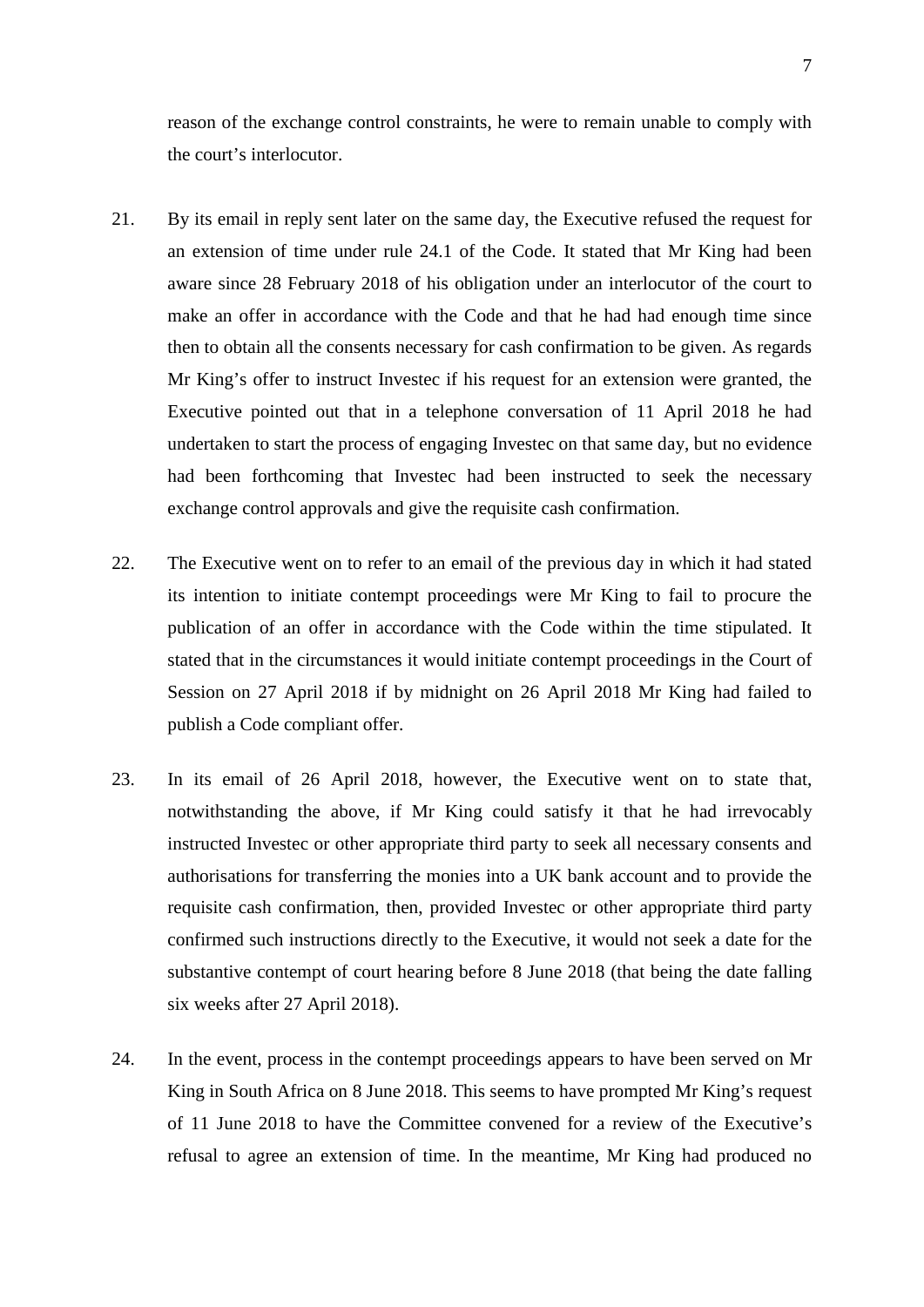evidence to show that he had instructed Investec to seek the necessary exchange control consents or to confirm its willingness to receive the consideration monies into a UK account with a view to giving the requisite cash confirmation. It is noteworthy that, in his submissions of 18 June 2018 Mr King does not maintain that he has now instructed Investec to do this.

#### **ORAL HEARING?**

25. I have power under Rule 2.2 to determine this application on documents without an oral hearing. I am satisfied that in this case the matter may be determined fairly on the documents without an oral hearing. The issue does not turn on any dispute of primary fact and Mr King made it clear in his submission of 18 June 2018 that his position "reconciles exactly with the correspondence" – which I have read. In its submissions of 13 June 2018 the Executive asked me to determine the matter without an oral hearing and Mr King does not suggest otherwise.

## **FAILURE TO REQUEST A COMMITTEE HEARING WITHIN THE TIME ALLOWED UNDER THE RULES**

- 26. As explained above, the Executive relies upon Mr King's failure to notify a request for the Committee to be convened within one month of the event giving rise to the request for review.
- 27. As is clear from Rule 1.2, one month from the event giving rise to the request for a review is a long-stop limit, the primary obligation being to request a review as soon as possible and in any event within such reasonable time as has been stipulated by the Executive, which, depending upon the circumstances, may range from a few hours to a month.
- 28. Given the purpose of the Code and the context in which it operates, there are good reasons for requiring requests to review decisions of the Executive to be notified quickly. I am unable, therefore, to accept Mr King's submission that the Executive's objection under Rule 2.1(c) is a purely technical objection and, as such, devoid of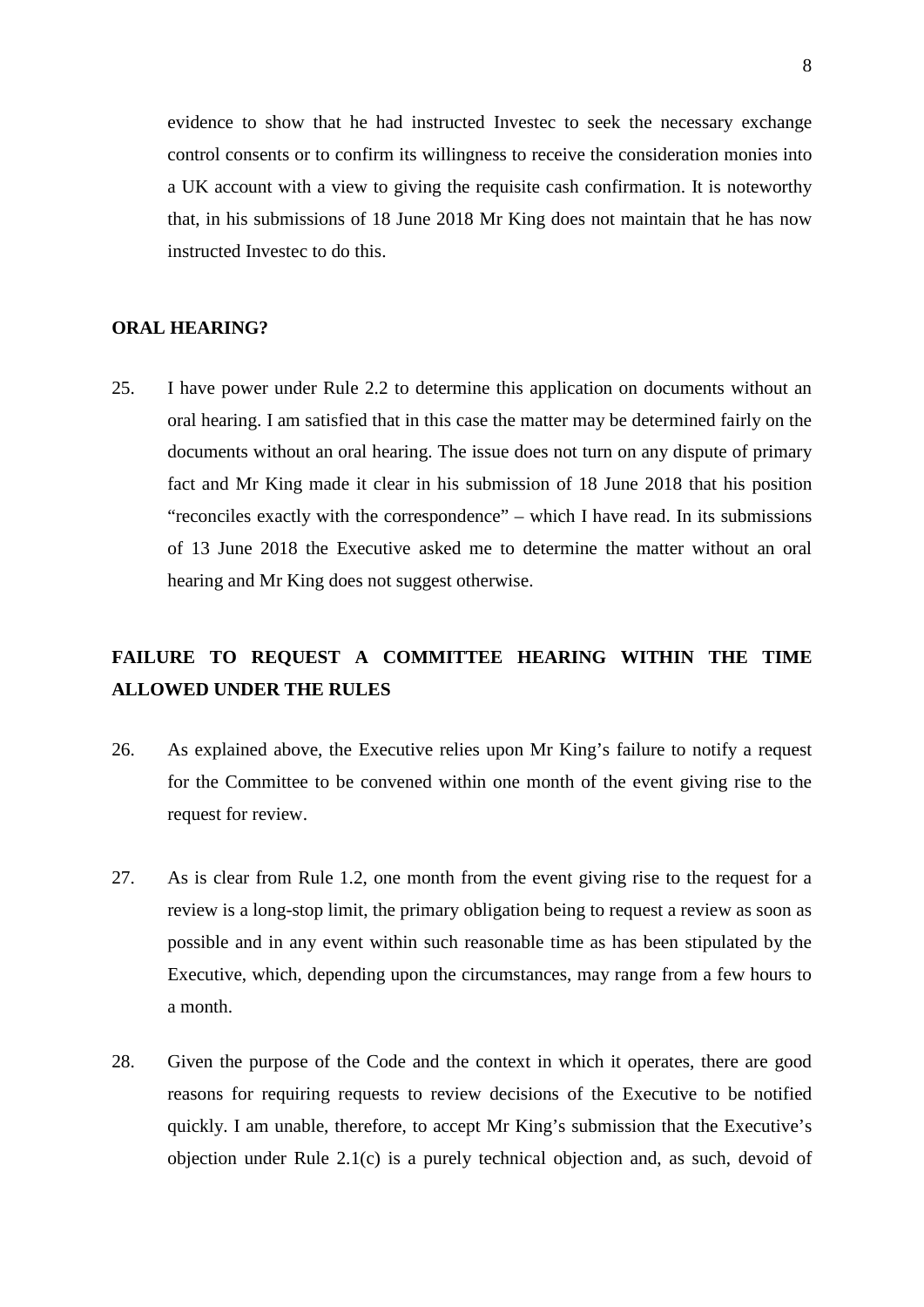merit. The effective operation of the Code requires time limits for reviewing decisions of the Executive or appealing decisions of the Committee to be respected.

- 29. Furthermore, Mr King has offered no adequate justification for waiting more than six weeks to request a review of the Executive's refusal to extend time. His claim that he held off making a formal request to convene the Committee while he attempted to persuade the Executive to reverse its decision, is unconvincing. That may explain a few days' delay but not six weeks and even then, the hope that a decision maker may reverse its decision can rarely, if ever, be a good reason for failing to comply with time limits for an appeal. Nor is it suggested that the Executive ever said anything to indicate that it might be prepared to reverse its decision to reject Mr King's request for an extension of time.
- 30. Finally, rejection of Mr King's request to convene the Committee will not deny Rangers shareholders the benefit of an offer to purchase their shares. Mr King does not require a reversal of the Executive's decision refusing him an extension of time under rule 24.1 in order to enable him to perform his obligation to procure the making of an offer under rule 9 of the Code. It is unreal to suggest that expiry of the rule 24.1 time limit effectively prevents him from making an offer when the Executive has unequivocally stated its position in its submission of 13 June 2018 that, subject to cash confirmation being provided, it is open to Mr King to procure the making of an offer that complies with the Code other than as to the rule 24.1 time limit. The Executive's objection is to further delay, not to the making of an offer as and when the cash is available in the UK to enable it to be satisfied.
- 31. Accordingly, Mr King's request that the Committee be convened was not validly notified within the meaning of 1.2 and 2.1(c) of the Rules and, in light of the circumstances to which I have referred, I reject his request that the Committee be convened to review the Executive's decision of 26 April 2018.

#### **NO REASONABLE PROSPECT OF SUCCESS?**

32. In view of my ruling under 2.1(c) of the Rules it is strictly unnecessary to consider whether a review of the Executive's decision to reject Mr King's application for an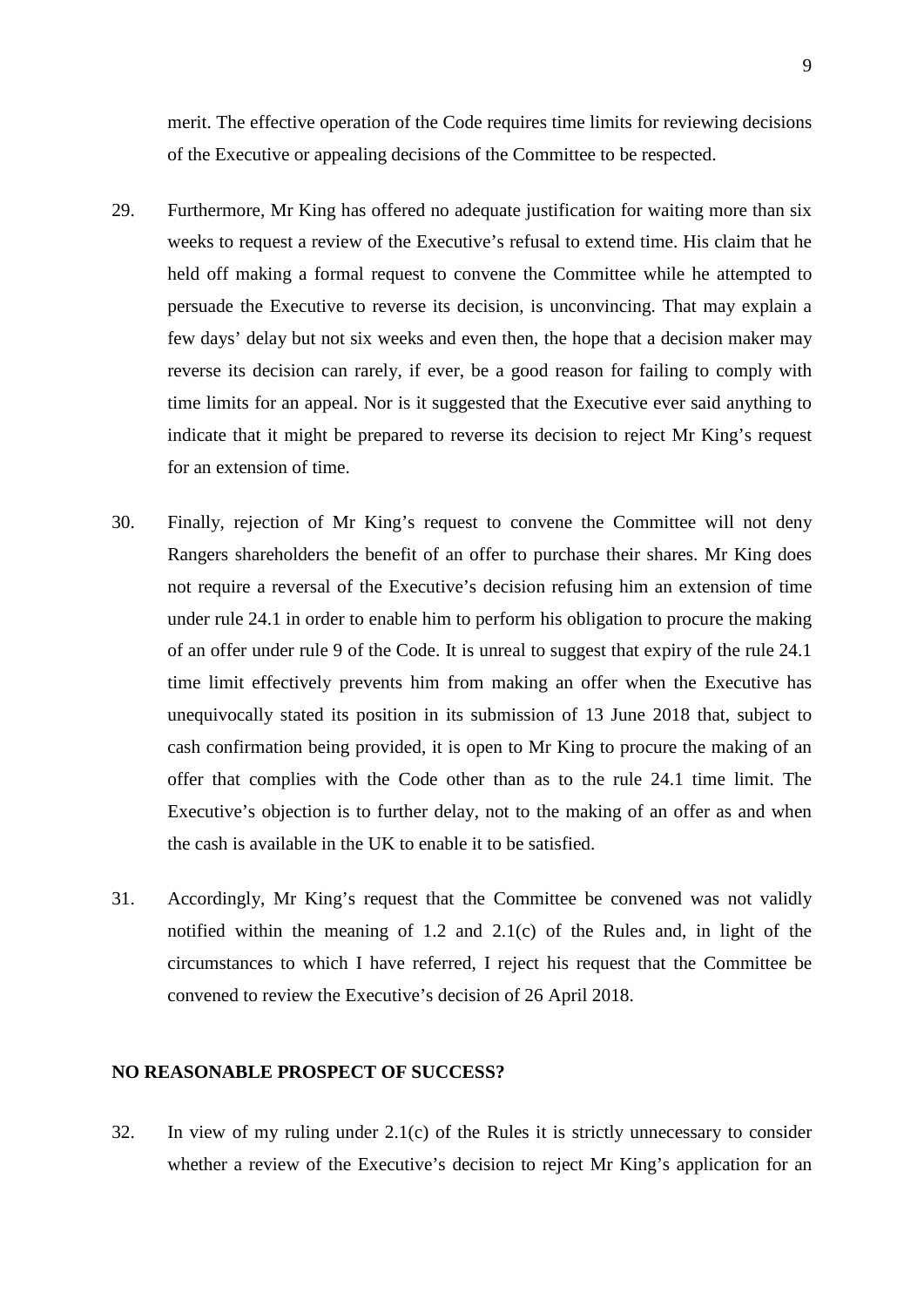extension of time would have a reasonable prospect of success: nevertheless, in deference to the arguments of both parties I propose to do so.

- 33. The correspondence bears out Mr King's claim that his proposed use of Laird as the vehicle for the offer was acceptable to the Executive. The correspondence also indicates that Mr King took steps to ensure that Laird was, or would be, put in sufficient funds in South Africa to enable it to meet its obligations if the offer were to be accepted.
- 34. But the correspondence does not support the suggestion that the Executive's insistence on cash confirmation, or what that would involve, was sprung upon Mr King at a late stage of the exchanges. On 27, 28 and 29 March 2018 Mr King was told that the announcement of an intention to make an offer (which under the interlocutor of the Inner House had to be made by 30 March 2018) must contain a cash confirmation from an appropriate third party in order to comply with the Code. In emails to the Executive dated 29 March 2018 from Mr Blair (the Company Secretary of Rangers and a partner of Anderson Strathern LLP) it was said that the cash confirmation wording would be addressed before the offer is sent out (i.e. before the rule 24.1 offer document was published). Mr Blair was not retained as Mr King's solicitor but he copied Mr King into these emails.
- 35. The Executive did not agree to an offer announcement being published without the cash confirmation required by rule 2.7(d) of the Code, but it appears, nevertheless, that it was given to believe that the matter would be covered satisfactorily in the published offer document. For the avoidance of doubt, on 4 April 2018 the Executive pointed out to Mr King that the offer announcement was deficient in various respects including, in particular, in failing to include cash confirmation by an appropriate third party. Mr King was told that while such deficiencies went un-rectified, steps would be in train to place the non-compliance before the court.
- 36. In an email of 6 April 2018, the Executive explained to Mr King that, to eliminate the risk of shareholders accepting an offer and then finding that the cash to satisfy it was not forthcoming, cash confirmation would in practice need to be provided by a UK financial adviser or bank stating that sterling funds were freely available in the UK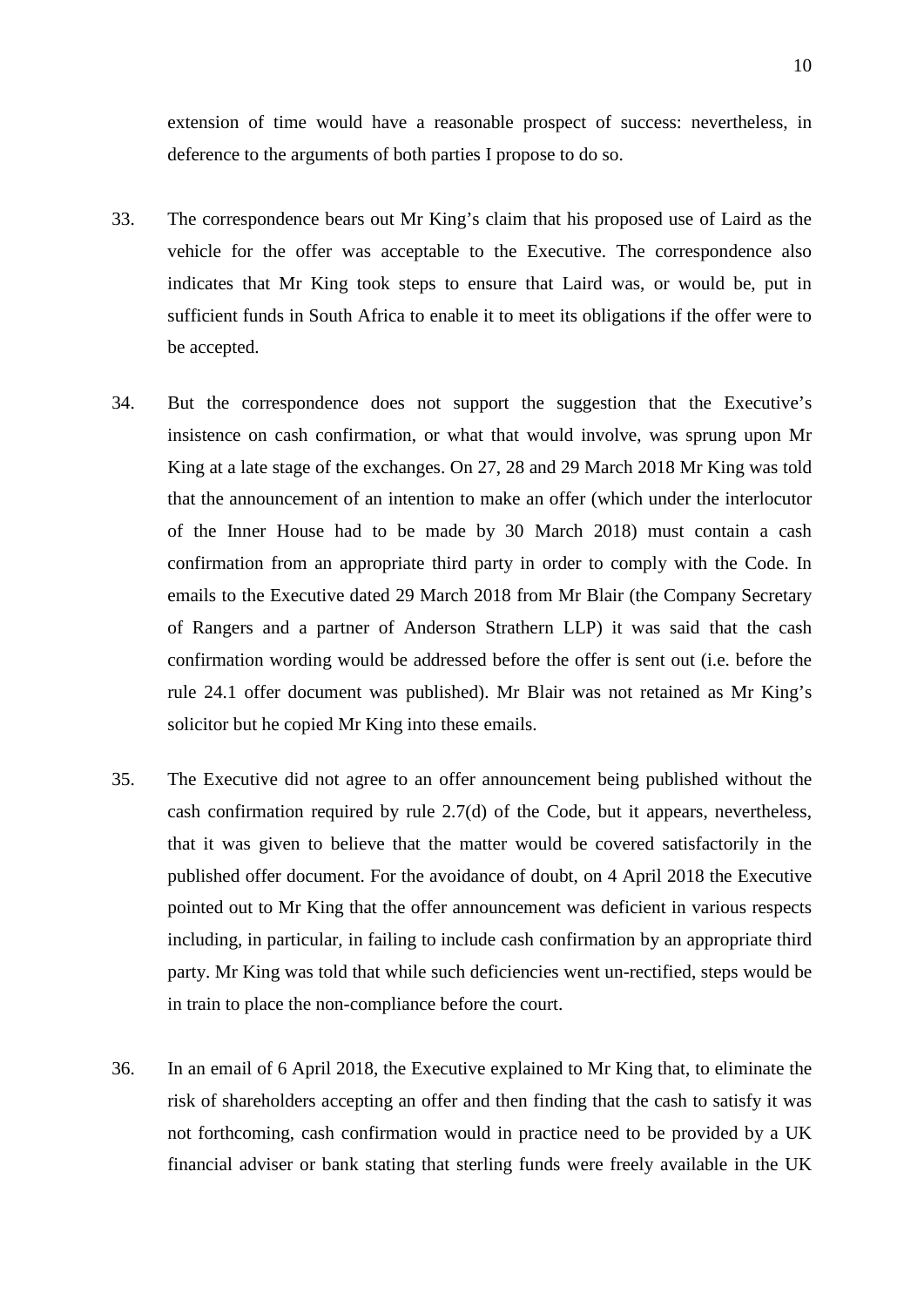and could not be withdrawn or withheld if the offer were to become unconditional. That third party would, in turn, be required to confirm that it was aware of its responsibilities under the Code including, in particular, the risk it would assume if it failed to take reasonable steps to ensure that the cash was available. This explanation was repeated in a letter from the Executive to Mr King and Laird of 10 April 2018.

- 37. On 11 April 2018, the Executive spoke to Mr King on the telephone. From the Executive's note of that conversation it appears that the Executive suggested that Mr King approach Investec to provide the requisite confirmation, having regard to the existing relationship in South Africa between Investec, Laird and Mr King's company, Micromega. Investec is evidently a bank which the Executive regarded as acceptable in principle for holding funds and giving cash confirmation. Mr King is recorded in the note as having agreed to start the process of engaging Investec that same day.
- 38. Indeed, from an email of 12 April 2018 from Mr King to Cornelia Kemp, an employee of Micromega, it appears that Mr King instructed Ms Kemp to contact Investec and find out what would be entailed in holding the funds in sterling in the UK. That email was forwarded to the Executive who thanked Mr King and asked him to keep them posted. On 16 April 2018, the Executive asked for an update on getting the money into an Investec UK sterling account and getting their corporate finance division to give the cash confirmation statement in the offer document.
- 39. On 18 April 2018 Mr King asked the Executive whether the opening of a sterling account with Investec in South Africa would be acceptable. The Executive replied on the same day saying that it would not, and repeating the requirement for there to be a sterling account in the UK to which recourse could be had, if necessary, for satisfaction of the offer. In a telephone call with the Executive on 20 April 2018, Mr King is recorded as saying that Investec would be coming back to him during the course of the day regarding the opening of a UK sterling account and providing the requisite cash confirmation. A further request for an update on this was made by email from the Executive to Mr King later on the same day.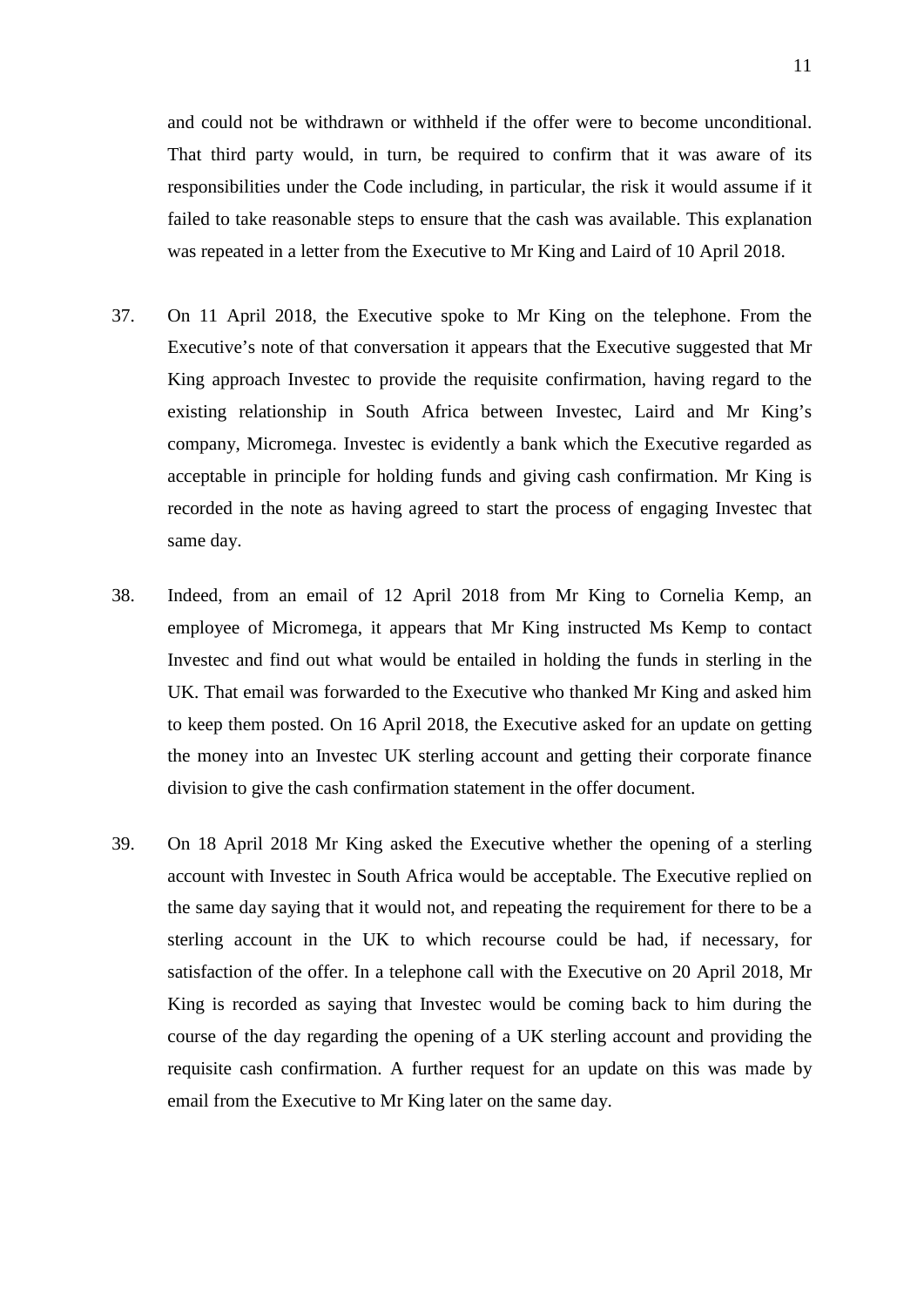- 40. It appears that it was not until 23 April 2018 that Mr King informed the Executive that there was an exchange control problem. In an email of that date Mr King told the Executive that, according to Investec, the transfer of sterling on a contingent basis to an account in the UK would require exchange control approval. As reported by Mr King, according to Investec the application would probably be successful but would take up to six weeks. On the same day, the Executive replied suggesting, amongst other things, that Mr King instruct without delay a third party acceptable to the Executive so that the Executive could then make clear to it what would be required.
- 41. It is apparent that Mr King did not instruct Investec to seek the necessary approval and did not put them in touch with the Executive for the purpose of discussing what would be required. Instead, on 24 April 2018, Mr King asked whether the Executive would accept Saxo Bank, a Danish bank which Mr King said had a London branch and which apparently was familiar with himself, his trust and Laird. Saxo Bank was not known to the member of the Executive with whom Mr King was corresponding and had no track record of acting or advising in relation to the Code. Accordingly, the Executive repeated its suggestion that Mr King instruct Investec and told him that the Executive would not consider accepting Saxo Bank as an alternative unless it were to receive from a senior employee of the bank an account of Saxo Bank's relevant experience and expertise and an explanation as to why it should be considered qualified to provide cash confirmation under rule 24.8 of the Code. This prompted a response from Mr King in which he told the Executive that if it refused to accept Saxo Bank or any other alternative for what he regarded as no good reason, then he would ask Rangers to agree to a postponement of the offer until exchange control approval could be obtained.
- 42. On the same day, the Executive obtained from the Outer House the interim interdict previously referred to. Finally, on 26 April 2018 Mr King made the request for an extension of time in which he offered to instruct Investec to seek the necessary exchange control approval provided the Executive agreed to the extension of time necessary to enable approval to be obtained.